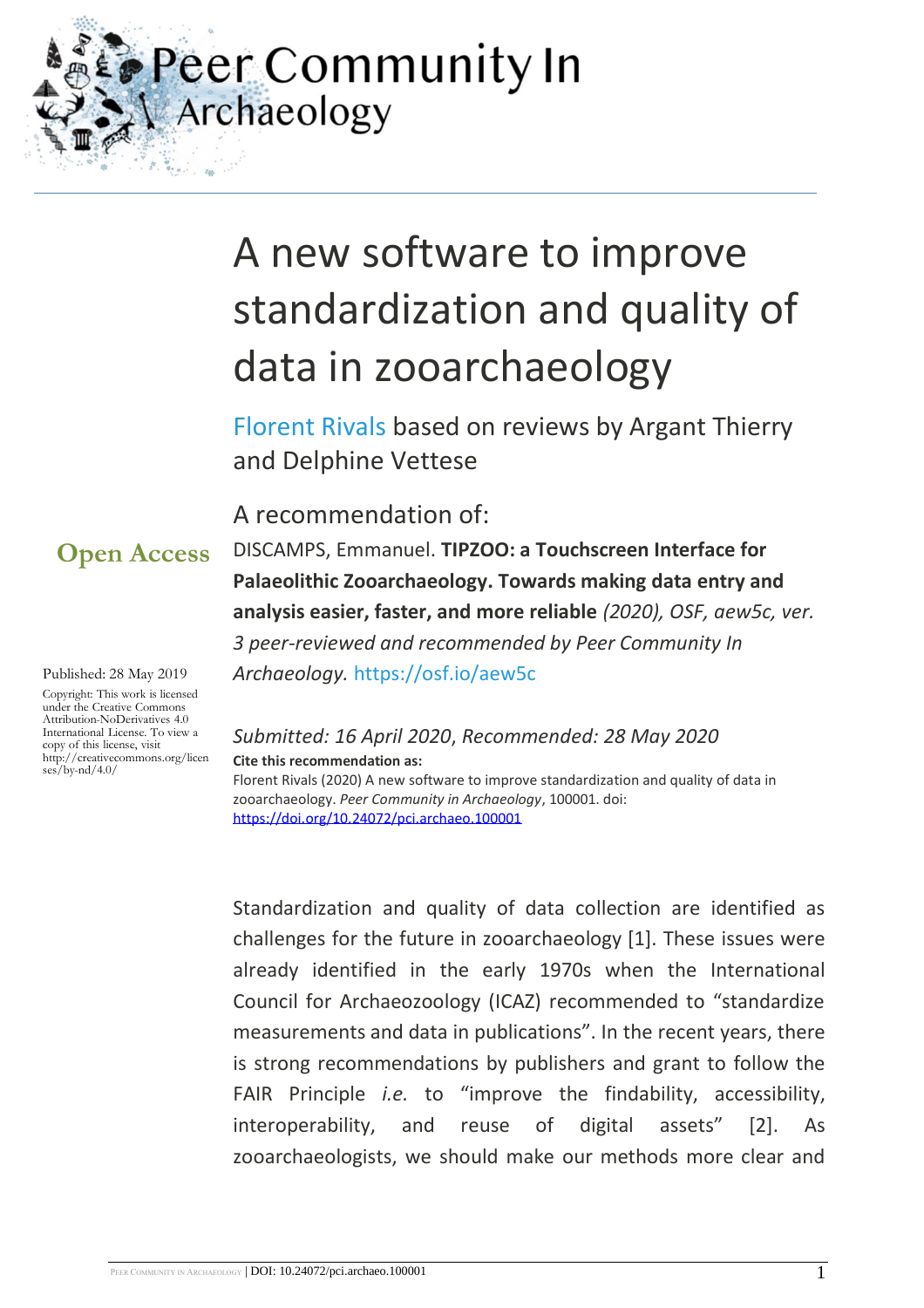

replicable by other researchers to produce comparable datasets. In this paper the authors make a significant step in proposing a tool to replace traditional data recording softwares. The problems related to data recording are clearly identified and discussed. All the features offered by TIPZOO allow to standardize the data, to reduce the errors when entering the data, to save time with auto-filling entries. The coding system used in TIPZOO is based on variables taken from the most used and updated literature in zooarchaeology. Its connections with various R packages allow to directly export the data and to transform the raw data to produce summary tables, graphs and basic statistics. Finally, the advantage of this tool is that it can be improved, debugged, or implemented at any time. TIPZOO provides a standardized system to compile and share large and consistent datasets that will allow comparison among assemblages at a large scale, and for this reason, I have recommended the work for PCI Archaeology.

#### **References**

[1] Steele, T.E. (2015). The contributions of animal bones from archaeological sites: the past and future of zooarchaeology. J. Archaeol. Sci. 56, 168–176. doi: [10.1016/j.jas.2015.02.036](https://dx.doi.org/10.1016/j.jas.2015.02.036)

[2] https://www.go-fair.org/fair-principles/

# Revision round #1

*2020-05-25* Dear Dr. Discamps,

Thanks you for submitting your preprint to the PCI Archaeology. I apologize for the delay in the review process. I have now received the feedback from two reviewers, and after reading your manuscript and the comments, I agree that your paper is of interest for the zooarchaeology community. Standardization is discussed since long time, and TIPZOO offers a huge step forward in standardizing and sharing the data.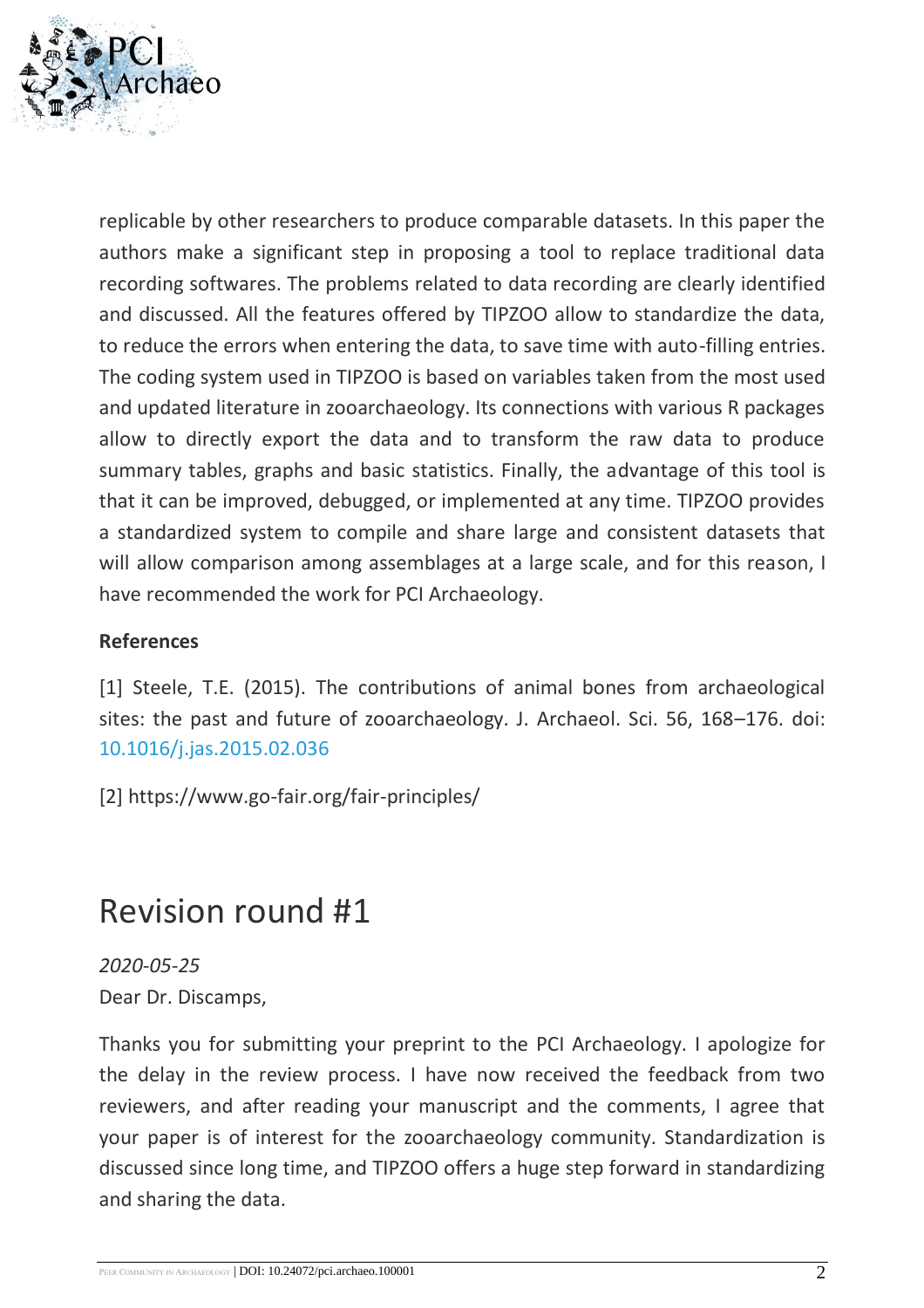

The reviewers are suggesting some minor corrections to improve your paper. I just would like to suggest few additional details: - In the introduction, in the list of problems you could also consider the issues related to the experience of the zooarchaeologist. For example for young researchers, the way the data are recorded may drift significantly from the beginning to the end of their PhD. That could be included in point 1 or 2. - In the discussion, it would be interesting to add a short paragraph on future perspectives for TIPZOO. Maybe it would be interesting to integrate data for specific analyses on the bones, such as stable isotopes, tooth microwear, cementum analysis, geometric morphometrics among others, to have all these data linked in the same database. Just a suggestion.

I am looking forward to receive your revised manuscript.

Best regards

Florent Rivals

*Preprint DOI:* <https://osf.io/aew5c> Reviewed by [Argant Thierry,](https://archaeo.peercommunityin.org/public/viewUserCard?userId=128) 2020-04-26 16:21

### [Download the review \(PDF file\)](https://archaeo.peercommunityin.org/download/t_reviews.review_pdf.9c7873aa7c724664.44697363616d705f61657735632e706466.pdf) Reviewed by [Delphine Vettese,](https://archaeo.peercommunityin.org/public/viewUserCard?userId=79) 2020-05-23 13:27

Review: The manuscript "TIPZOO: a Touchscreen Interface for Palaeolithic Zooarchaeology. Making data entry and analysis easier, faster, and more reliable?" presents new software solutions to simplify and standardize the zooarchaeological data recording and analyses. This seems a worthy goal and the software solutions can be used by zooarchaeologists to compare easily faunal assemblages. After layout the biases, errors and problems faced by the zooarchaeological data record the author presents the different tools composing the Tipzoo and key feature of the software system. Finally, the author presents a short discussion of the exploitation of software solutions. That is why I recommend this manuscript for publication with minor revisions but I suggest some changes to help to improve the manuscript. I find this paper useful and necessary for the reasons exposed by the author, however, I noticed some issues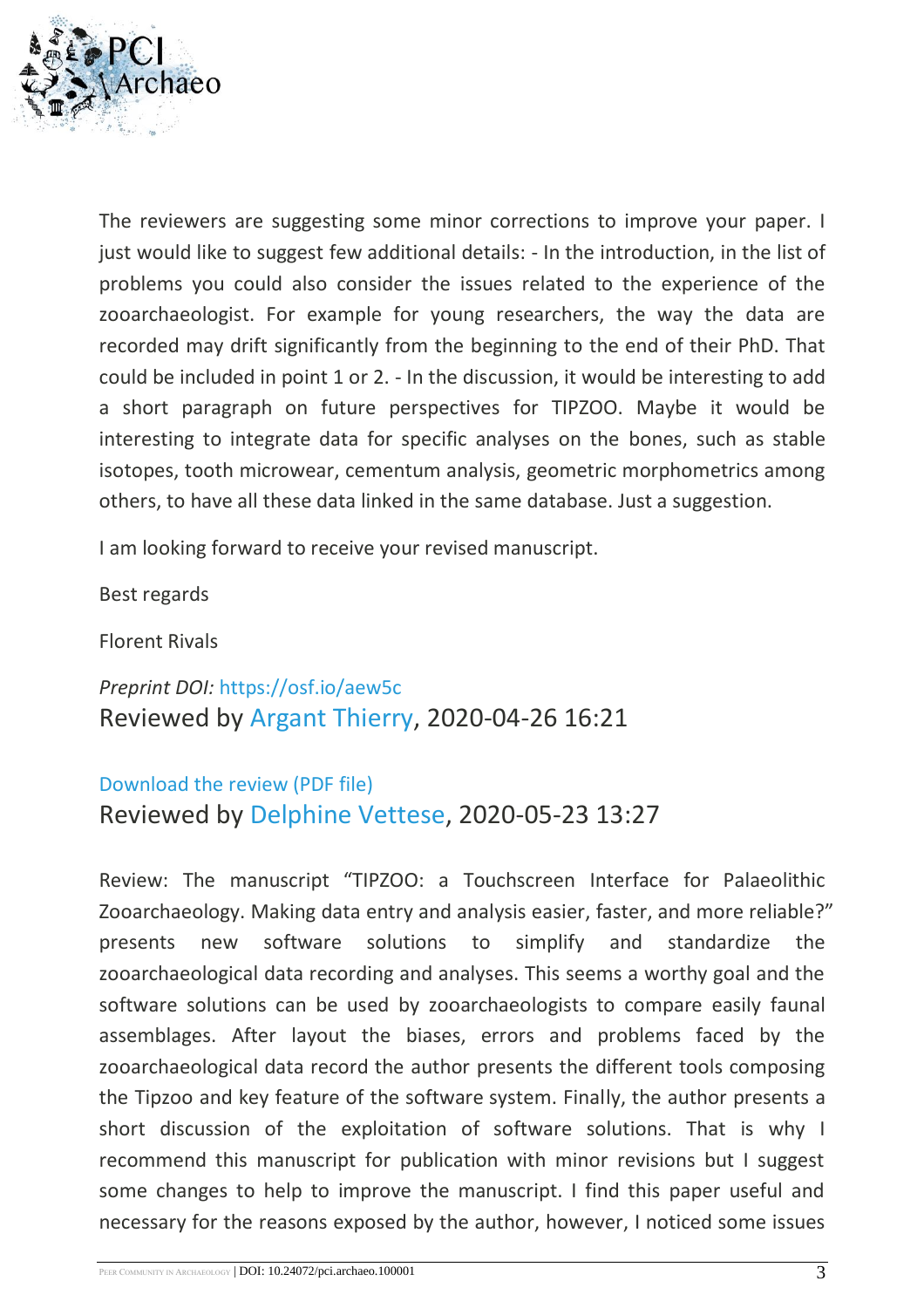

easily addressed. Please find the comments and suggestions by paragraph I list below. Moreover, English is not my mother tongue; I do not consider myself able to judge the grammatical syntax of this text. However, the manuscript is clear and understandable.

Introduction The knowledge of the zooarchaeological field, of the way to record data and analyses them allow a clear listing of the main misuses of spreadsheet software more often used by zooarchaeologist. 1-> Some of the coding system presented by the author are complex. Moreover, the coding system in zooarchaeology can differ according to the language, change according to the researchers or research progress. Maybe, it could be useful to detail why selected these coding systems and not a less complex one. 2 -> I would like to precise that software like excel, for example, allow having data validation to control data recording. 3 and 4 -> I agree with the problems exposed.

Tipzoo general overview It is a good presentation of the interlink between the software solutions proposed and well-illustrated, maybe it could be useful to specify the data transfer format between them.

Tipzoo key features The different arguments listed explain clearly the features, which simplify the data recording. 3 -> Regarding the objective scale chose to record taphonomic surface modification, it could be interesting to specify in this paper the scale used, i.e. the expansion of the alteration on the bone remain surface  $(1/3, 2/3...)$ . 4 -> It is great to have "short descriptive texts" and "illustrations" to help the user. It could be necessary if the user is a beginner in the discipline and, as remarked bellow, for the student. Moreover, hiding the irrelevant layout simplify and accelerate the data recording and prevent some errors during the record. 7 -> I suggest grouping this paragraph with paragraph 9: Touchscreen recording of skeletal landmarks, because, in my opinion, they present a similar idea. 8 -> I am wondering if it will be possible to link the location of cutmarks with Q-GIS software? 12 -> I understand the importance of highlight the real-time verification, but I suggest grouping this point with -> 6: Dynamic display. In the last part regarding the analysis features: 1 -> Regarding R environment, it could be useful to specify that it is possible to use it without Filemaker, based only on spreadsheet software. The R codes could simplify also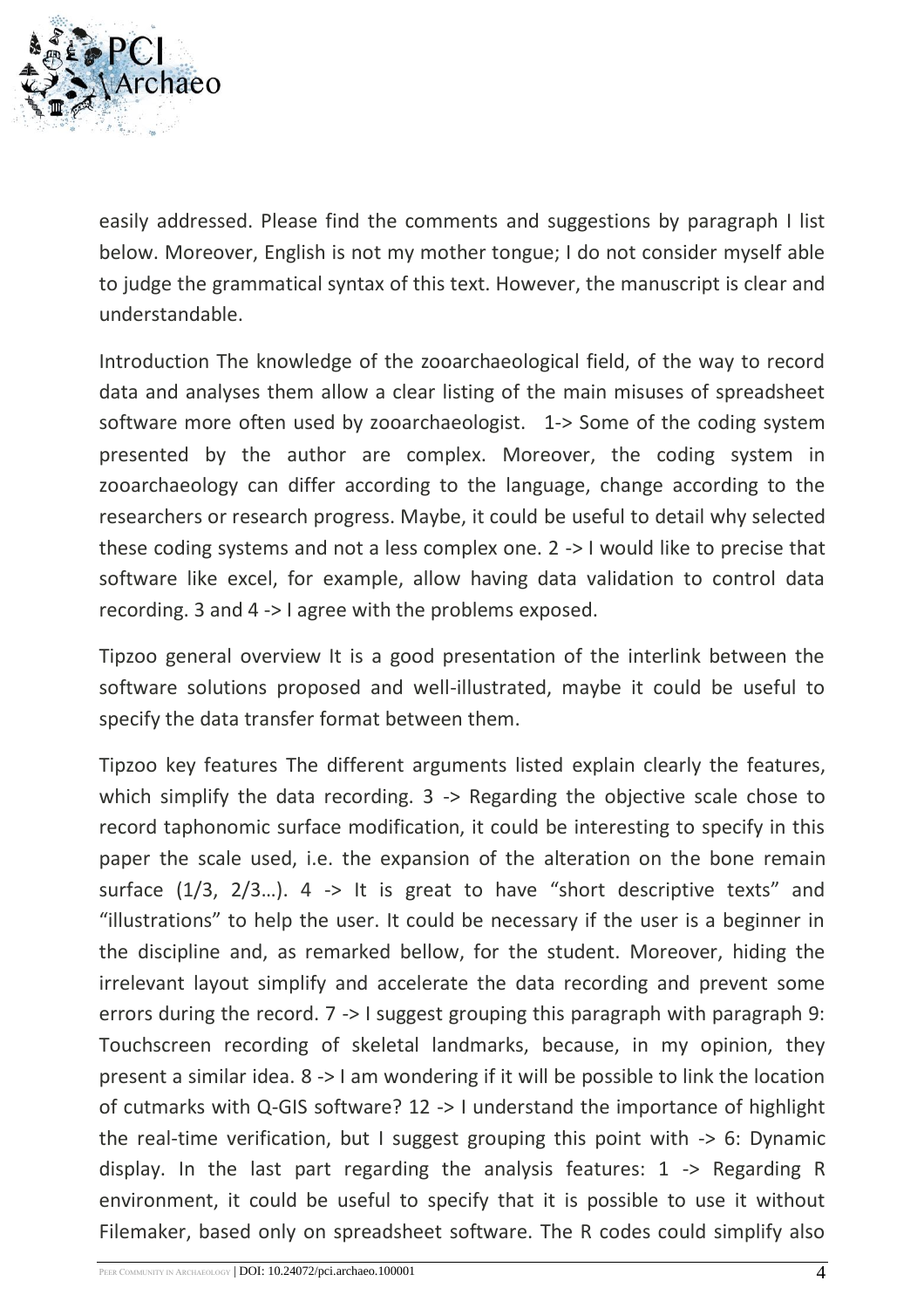

the analyses and could be the first approach to use the software solutions presented in this paper. That is even more, because Filemaker is not free software, and it is possible from previous database record on spreadsheet software that zooarchaeologists could standardize the analyses. I noticed in the R-table French version, provided with Tipzoo-R, numerous errors, probably due to the French accent from Filemaker to spreadsheet software. Maybe, in the discussion, it could be interesting to specify the strength of the R environment by comparison with the package zooRch (Otárola-Castillo et al. 2016). 2 -> The Q-GIS exploitation could be extended to spatial analyses and maybe regarding the anthropic or carnivore mark distributions (e.g.: Parkinson et al. 2014, 2015; Stavrova et al. 2019)? I am wondering if an application in the future, the refits data could be analysed with R for calculating easily the distance and with Q-GIS to contextual integration of the refit with spatial analyses (faunal assemblages and all archaeological remains). Because the author specify the unique ID-refit attribution, but it seems for now unused.

Discussion I would appreciate having more discussion about the choice of the criteria and publication chosen for the software solutions. Moreover, I appreciate to have a presentation of the additional criterion will be selected. Maybe, a discussion more detailed about the other tries to systematize the data record and analyses and their failure to highlight the strength and benefit of the solution proposed. I suggest adding the number of users and their experience in the zooarchaeological field (beginner or expert) to highlight the advantages of software solutions developed. This discussion is central in this article because it could be easy, to sum up, the manuscript at a software solutions presentation as advertising and could lose its impact.

In sum, this manuscript and the software solutions are a welcome contribution to the constant effort to standardize the record and analyse of zooarchaeological data. I guess the software solutions proposed will be used and allow to compare better dataset between Palaeolithic sites.

Bibliography: